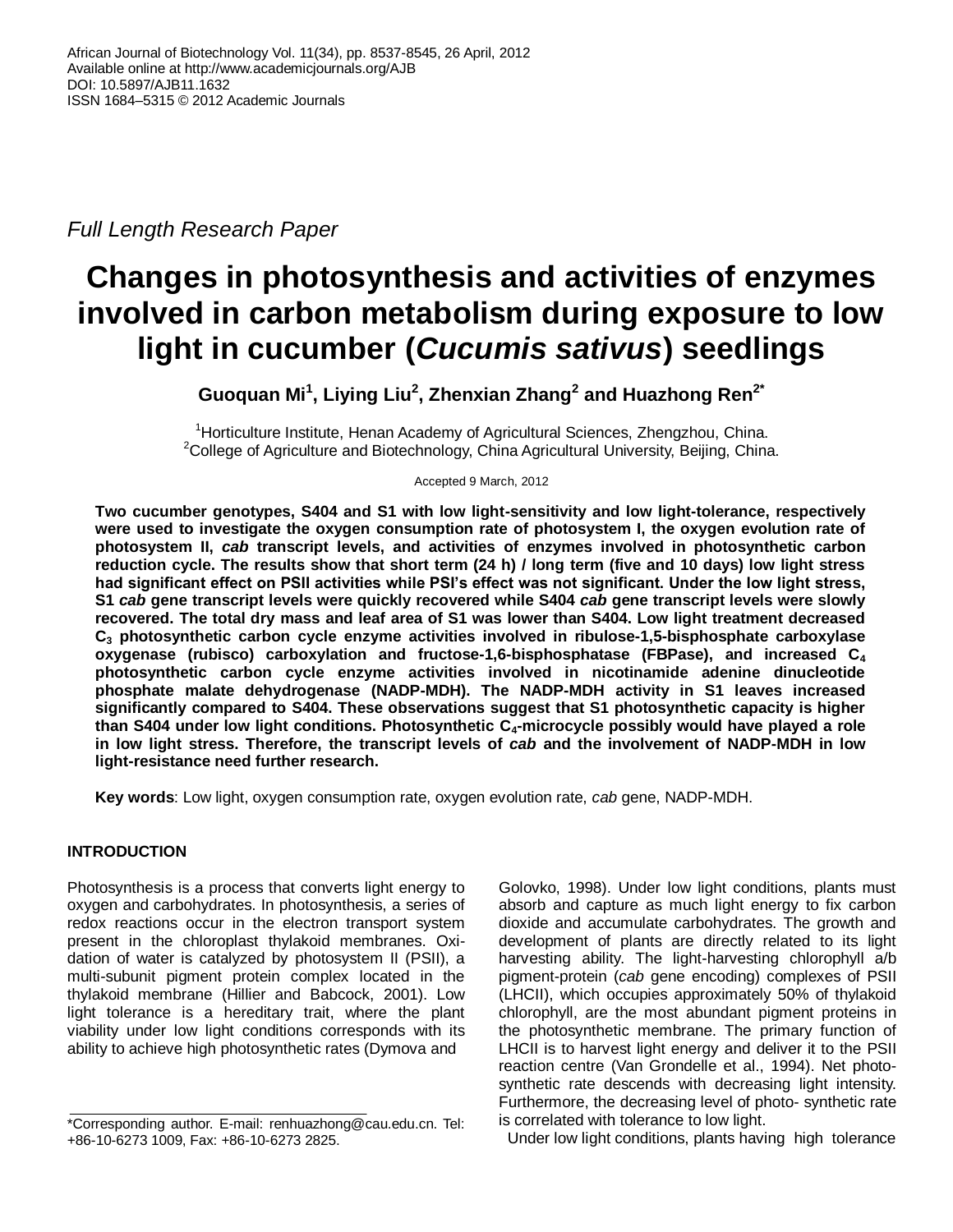to low light, maintain correspondingly high photosynthetic rate (Ody, 1997; Dymova and Golovko, 1998).

Cucumber (*Cucumis sativus*) is a classical C<sub>3</sub> plant. Under normal conditions, cucumber follows Calvin-Benson cycle to process carbon assimilation. However, similar partitioning is not absolute for different carbon metabolism types  $(C_3, C_4, and C_5)$  crassulacean acid metabolism (CAM)). The pathways involved in the photosynthetic carbon metabolism have adapted to the ecological environment in the course of evolution of plants (Wang and Zhang, 2000). Previous studies have indicated that the activities of photosynthetic carbon cycle enzymes involved in  $C_4$  or CAM metabolism enhanced at various degrees in the  $C_3$  plants, such as spinach, bean (low temperature stress, Holaday et al., 1992), wheatgrass (salt stress, Cushman, 1993), pigeon pea (cadimium and nickel, Sheoran et al., 1990), *Casuarina equisetifolia* (drought stress, Sánchez-Rodriguez et al., 1997), and pea  $(CO<sub>2</sub>-free)$  air, Harbinson and Fover, 1991). Li et al. (2001) indicated that the cultivars, which had high enzyme activities involved in  $C_4$  or CAM metabolism were selected and bred in order to improve the photosynthetic rate in  $C_3$  plants. Therefore, in this study we attempted to detect key enzymes  $(C_3:$  ribulose-1,5-bisphosphate carboxylase oxygenase (rubisco) and fructose-1,6-bisphosphatase (FBPase),  $C_4$ : nicotinamide adenine dinucleotide phosphate malate dehydrogenase (NADP-MDH)) involved in low light stress, and investigate the differences in the photosynthetic carbon metabolism in two genotypes of cucumbers having low light sensitive and tolerant cultivars to study the role of  $C_4$ photosynthesis under low light conditions.

#### **MATERIALS AND METHODS**

#### **Plants growth and stress treatment**

Cucumber (*C. sativus* L.cv. S1 and S404) seeds were germinated and grown in controlled growth chamber on substrate containing 50% turf and 50% vermiculite in day/light temperature at 25/18°C, relative humidity at 50/60%, with day/night regime of 10/14 h and a photon flux density at 800 umol m<sup>-2'</sup>s<sup>-1</sup>. The nutrient solution (Vinit-Dunand et al., 2002) containing 2.5 mM  $Ca(NO<sub>3</sub>)<sub>2</sub>·4H<sub>2</sub>O$ , 1.0 mM NH4NO3, 0.5 mM KH2PO4, 0.5 mM MgSO4·7H2O, 2.5 mM KCl, 0.064 mM NaFeEDTA, 0.025 mM H<sub>3</sub>BO<sub>3</sub>, 10.0 mM MnCl<sub>2</sub> ·4H<sub>2</sub>O, 1.5 mM ZnCl<sub>2</sub>, 0.5 mM CuCl<sub>2</sub> $-2H_2O$ , 0.2 mM Na<sub>2</sub>MoO<sub>4</sub>, pH 5.2, was supplemented every four days. Stress treatments were carried out after the emergence of three primary leaves. 100 µmol photons m<sup>-2</sup> s<sup>-1</sup> was provided by a reflection-type sodium lamp (E40, Mengkaixia Company, China), at the same time, controls were treated under 800 µmol photons m $^{-2}$  s $^{-1}$ .

#### **Short term low light stress**

After treatment for 4 h under 800  $\mu$ mol photons m<sup>-2</sup> s<sup>-1</sup>, the seedlings were subjected to low light treatment (100 μmol photons  $m<sup>2</sup>$  s<sup>-1</sup>). Mature leaves (the third leaf under growing point) were excised at 0, 8, 16 and 24 h after the seedlings were exposed to

low light illumination, and prepared for thylakoid membrane isolation and total RNA extraction.

#### **Long term low light stress**

Mature adult leaves were sampled after 0, five, 10, 15 and 20 days exposure to either 100  $\mu$ mol m<sup>-2</sup> s<sup>-1</sup> photon flux density (PFD) or 800  $\mu$ mol photons m<sup>-2</sup> s<sup>-1</sup>. The leaf samples were used for the isolation of thylakoid membrane and measurement of dry weight, leaf area, and activities of enzymes involved in the photosynthetic carbon cycle.

### **Isolation of thylakoid membranes and determination of chlorophyll concentration**

Thylakoid membranes were isolated under dark or green light conditions following a modified method adapted from Yang et al. (2004). Briefly, 10 g of leaf samples were homogenized in 15 ml of grinding buffer (0.4 mM sucrose, 2 mM EDTA, 20 mM Tris–HCl and pH 7.8) in a chilled kitchen blender under 4°C. Homogenate was filtered through two layers of Miracloth and the dark green filtrate was centrifuged at 3000 rpm for 5 min under 4°C. The supernatant solution was discarded, and the dark green pellet was homogenized in grinding buffer and centrifuged at 3000 rpm for 5 min. The resulting pellet was suspended in suspending buffer (20 mM Tris–HCl, 5 mM  $MgCl<sub>2</sub>·6H<sub>2</sub>O$ , 15 mM NaCl, pH 7.8) and incubated on ice in dark for 5 min followed by centrifugation at 3000 rpm for 5 min. The pellet obtained was homogenized in preserving buffer (20 mM NaCl, 2 mM 2-(N-morpholino)ethanesulfonic acid (MES), 0.4 M sucrose and pH 6.5). Thylakoid membrane aliquots were frozen in liquid nitrogen, and stored at -80°C for further analysis.

Chlorophyll concentrations in the thylakoid membrane preparations were measured in 80% acetone based on the method described by Arnon (1994).

#### **Measurement of PSI oxygen consumption rates**

The oxygen consumption rates of PSI were measured at 25°C using oxygen electrode unit (Hansatech light source power supply Oxy-Lab). The assays were conducted in 800 µmol photons  $m^2 s^1$ light at 25°C, and in 1 ml of reaction solution containing reaction buffer (50 mM Tricine-NaOH pH 7.5, 0.4 M Sucrose, 10 mM NaCl, 5 mM MgCl<sub>2</sub>), freshly added reagents (1 mM NaN<sub>3</sub>, 0.5 mM MV, 10 μM DCMU, 1 mM ascorbic acid, and 200 μM DCPIP), and thylakoid membranes (20 µg chlorophyll ml<sup>-1</sup>).

#### **Measurement of PSII oxygen evolution rates**

The oxygen evolution rates of PSII were measured at 25°C using oxygen electrode unit (Hansatech light source power supply Oxy-Lab). The assays were conducted in 800 µmol photons  $m^2 s^1$  light at 25°C, and in 1ml of reaction solution containing reaction buffer (50 mM MES-NaOH pH 6.5, 0.4 M Sucrose, 50 mM CaCl<sub>2</sub>), freshly added reagents (0.2 mM 2,6 dichlorobenzoquinone (DCBQ)), and thylakoid membranes (30 µg chlorophyll ml<sup>-1</sup>).

#### **Preparation of** *cab* **probes**

Total RNA was extracted from 200 mg fresh cucumber leaves using Trizol reagent (Gibco, BRL, USA) followed by synthesis of singlestrand cDNA using Reverse Transcription System Kit (TIANGEN,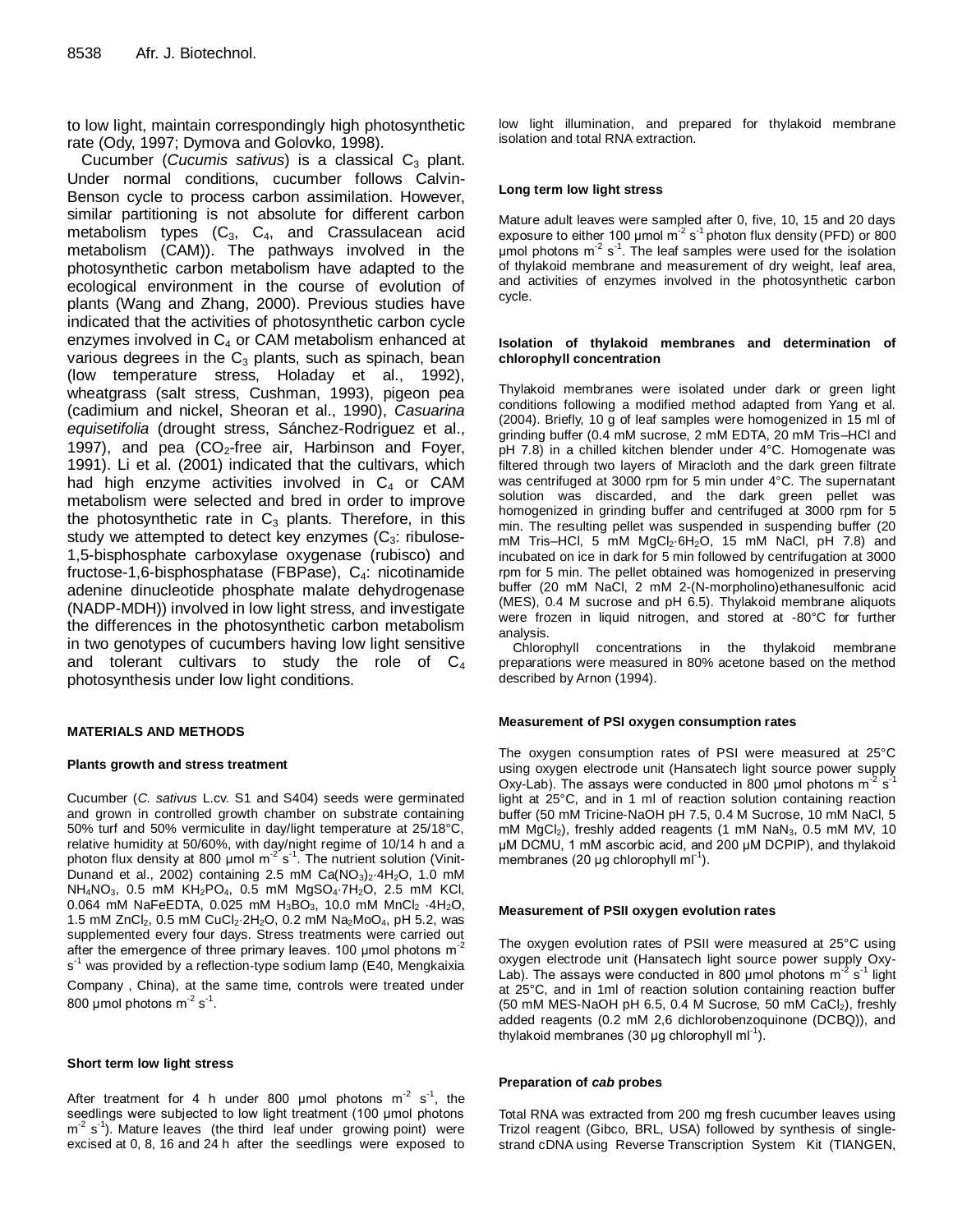Beijing, China). Single-strand cDNA was subjected to PCR amplification. Primers were designed using published consensus sequence of cucumber *cab*: 5' GAGAGTTCCCTGGTGACTAC-GGTTG 3' as the forward primer and 5'AACCTTCAACTCA-GCGAATGCCTCT 3' as the reverse primer. The PCR mixture (50 μl) contained 1 μl template cDNA, 0.2 mM of each dNTP, 1 mM MgSO4, 10 μM of each primer and 1 unit of KOD Plus (TOYOBO, Japan). After predenaturing at 94°C for 2 min, PCR amplification was accomplished in 30 cycles at the following temperatures: denaturing at 94°C for 15 s, annealing at 60°C for 30 s and 30 s at 68°C for elongation. At last elongating at 68°C for 10 min. PCR products were cloned into pGEM® -T Easy vector (Promega, USA) and were sequenced.

## **Northern blot analysis**

Total RNA for each treatment was extracted from 5 g frozen leaves of the samples using the hot phenol method (Kay et al., 1987). Isolated leaf RNA from low light stressed at different time points was used for RNA gel blot analysis. For Northern blot analysis, total RNA (25  $\mu$ g) was denatured with 50% formamide and 6.3% formaldehyde and separated on denaturing agarose gels (Sambrook et al., 1989). The RNA was transferred onto Hybond-N+ nylon membrane (Millipore Corporation, USA) and fixed by baking at 80°C (2 h). The *cab* probes were purified from PCR-amplified fragments of selected clones and labeled with  $[{}^{32}P]$  dCTP using Amersham Rediprime<sup>™</sup> II Random Prime Labelling Kit (GE Healthcare, USA) according to the manufacturer's protocol. The membrane (Immobilon™-Ny<sup>+</sup>manual, Millipore, USA) was hybridized with the probe in hybridization buffer (7% SDS, 500 mM sodium-phosphate, pH7.2, 1 mM EDTA, pH 8.0) for 24 h at 65°C. Membranes were then washed four times with 2×SSC and 0.1% (w/v) SDS at room temperature for 15 min, followed by two washes in 0.2× SSC and 0.1% (w/v) SDS at 65°C for 15 min. For detection of the radioactive signals, the filters were exposed to a Fuji medical X-ray film (Fujifilm, Japan). Molecular dynamics scanner was used to detect and quantify signal.

## **Growth analysis**

The seedlings were harvested at 0, five, 10, 15 and 20 days after treatment. In all cases, the seedlings were divided into shoots and roots. Immediately after sampling the roots were carefully washed in three successive baths and dried in an oven at 60°C for 48 h and weighed. The leaf area was measured using an automatic leaf area meter (Li-3000, Li-cor, USA).

## **Enzyme assays**

NADP-MDH, FBPase, rubisco activities were measured in leaf disc extracts in which metabolism had been stopped by freezing and stored in liquid nitrogen. The leaves were pulverized in liquid nitrogen and the leaf powder was resuspended either in 0.1 M Tricine-KOH buffer (pH 8.0) containing 1 mM dithiothreitol (DTT), 10 mM  $MgCl<sub>2</sub>$ , 1 mM EDTA, and 1% Triton X-100 (v:v) in the NADP-MDH and FBPase extraction buffer described by Harbinson and Foyer (1991). For rubisco assays extraction buffer was 100 mM Bicine-NaOH (pH 7.8) containing 10 mM MgCl<sub>2</sub>, 10 mM βthioethylene glycol, 2% PVP (w:v), 1% BSA (w:v) and 1% Triton X-100 (v:v). An aliquot of the whole extract was taken to determine chlorophyll contents (Arnon, 1994).

NADP-MDH and FBPase were measured as described by Harbinson and Foyer (1991). The assay for rubisco was adapted from that of Wang (2006).

## **Statistical analysis**

All the dates were statistically analyzed by Excel and SPSS software. All treatments are carried with three entire plants and repeated three times.

# **RESULTS**

## **Growth analysis**

Total dry mass and leaf area of the two cucumber genotypes under control and low light stress conditions were measured and shown in Figures 1A and B, respectively. The S1 total dry mass decreased at 30.2, 32.7, 44.8 and 57.5%, respectively, in low light stress during five, 10, 15, and 20 days compared to the control and for S404 total dry mass decreased at 34.7, 60.8, 67.7 and 71.3%, respectively, compared to the control. This indicated that the effect of low light on total dry mass in S1 was significantly lower than that of S404. The leaf area of S1 was noticeably larger in contrast to S404 in response to low light (Figure 1B). During low light treatment for 15 days, S1 leaf area remained unaffected in comparison to control, and however, after 20 days, it declined to only 34.2%. However, the reduction in the leaf area of S404 was continuous compared to control during the whole low light treatment.

## **PSI oxygen consumption rate and PSII oxygen evolution rate**

The PSII oxygen evolution rates (Figures 2C and D) was significantly higher than the PSI oxygen consumption rates (Figures 2A and B) under either short- or long-term light-stress condition. However, no change in PSI oxygen consumption rates was detected during the short-term stress period (Figure 2A). Therefore, it could be concluded that the 24 h exposure to low light in our experiment had no substantial effects on the rates of PSI oxygen consumption.

The periodic trend of PSII oxygen evolution was similar in S1 and S404 during short-term stress (Figure 2C). The oxygen evolution rates ascended and reached maximal values, up to about 174.6% (S1) and 106.7% (S404) in 8 h in contrast to their respective rates under low light stress, after which the rates declined to their minimal values by 16 h, and subsequently rose after 24 h. Nevertheless, the whole trend of oxygen evolution rates in S1 and S404 decreased upon prolonged duration of low light-stress. The decline in the levels of S404 was markedly higher compared to S1.

The PSII oxygen evolution rates of S1 and S404 dropped to 29.4 and 67.6%, respectively compared to the control during the fifth day after long-term low light stress (Figure 2D). On the tenth day of low light stress, S1 decreased to 7.9% compared to the control, while S404 increased by 6.1%. With prolonged low light stress, PSII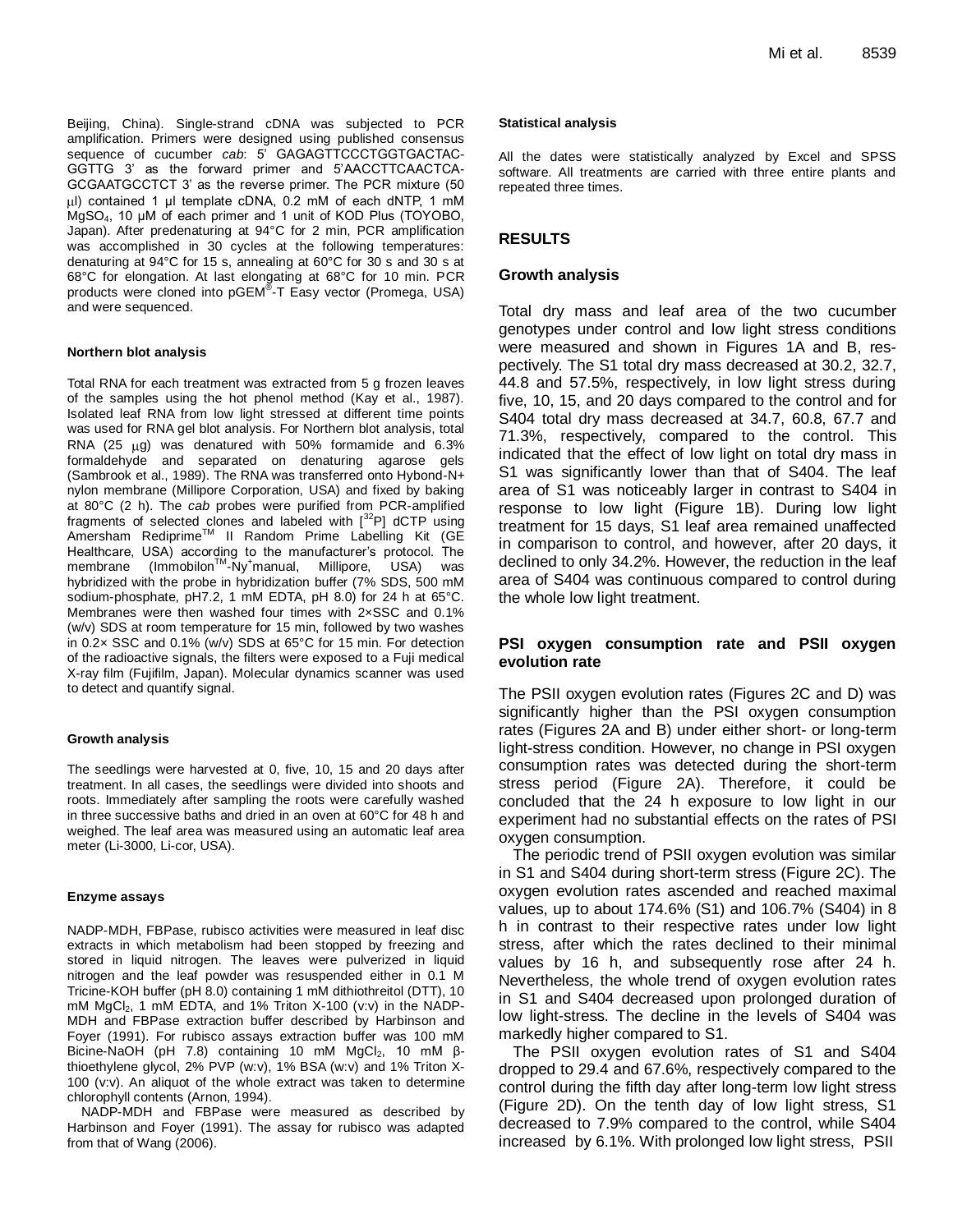

**Figure 1.** Influence of control (CK) and low light (LL) on total dry mass and leaf area in cucumber seedlings. Values are mean±S.E. of six replicates.

oxygen evolution rates in S404 increased significantly compared to S1.

# **Effect of low light on the transcript levels of** *cab* **gene**

Polymerase chain reaction analysis indicated that the target product had single band with 422 bp (Figure 3). The influence of low light stress on *cab* gene is shown in Figure 4. The expression of *cab* to low light stress was similar both in S1 and S404. In S1 the transcript levels sharply declined during 8 h of low light stress, and then increased gradually to its highest levels by 24 h period. However, S404 still did not recover to reach its respective levels.

# **Effect of low light on the enzymes activities of carbon metabolism**

Under low light stress conditions, reduction in the rubisco carboxylase activities was observed (Figure 5A). With prolonged stress, rubisco carboxylase activities declined to 10.4 to 19.8% in S1 leaves in comparison to the control. However, those of S404 leaves dropped to 30.6 to 47.2% compared to control. This showed that the S1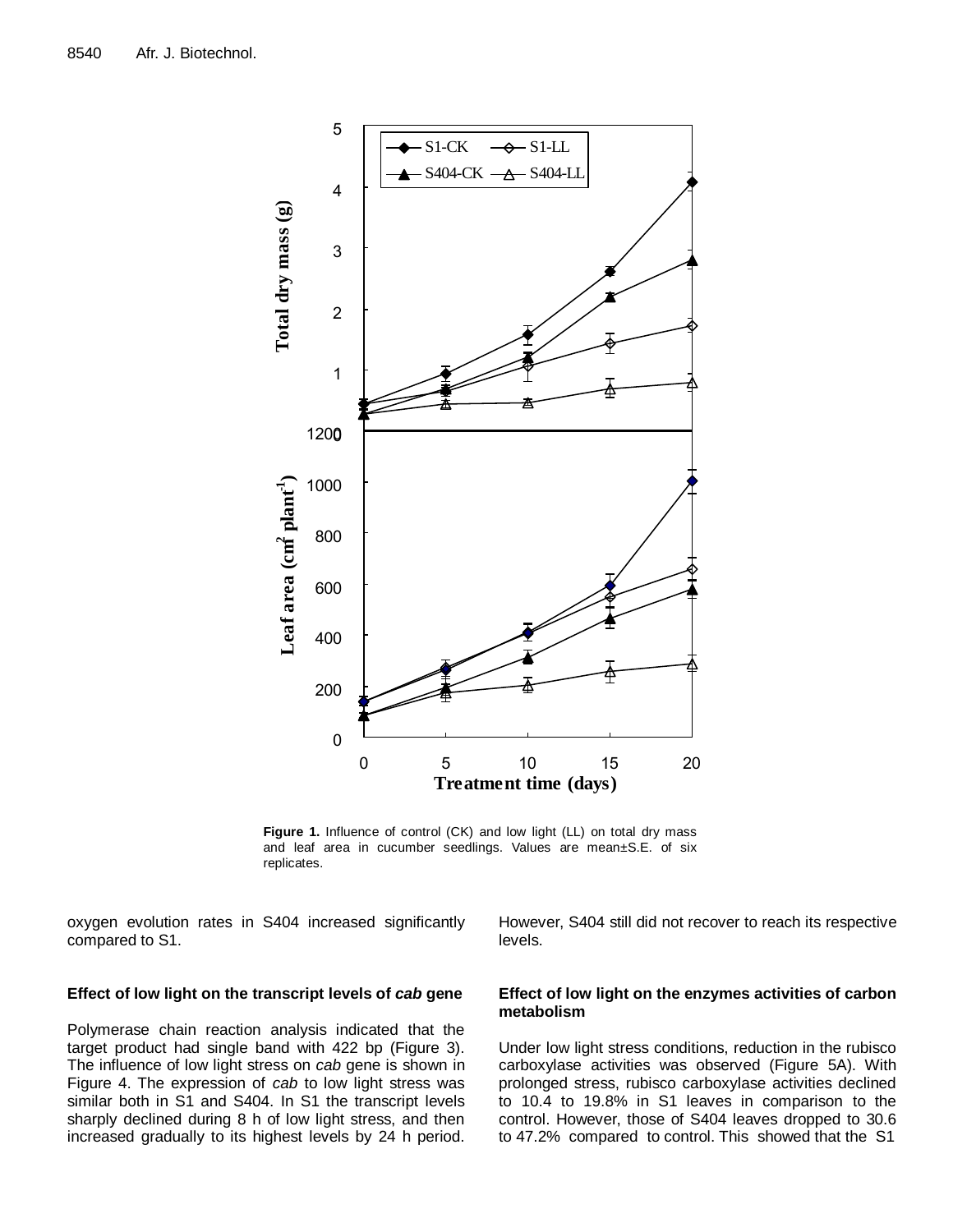

**Figure 2**. Effect of low light on PSI oxygen consumption rates (A and B) and PSII oxygen evolution rates (C and D) of cucumber seedlings during short- and long-term low light stress. The cut lines of A and C indicate hours, those of B and D indicate days.



**Figure 3**. Agarose gel electrophoresis for the cloning of *cab* gene from cucumber leaves. M, DL2000 DNA marker. 1, *cab* fragment.

leaves maintained higher rubisco carboxylase activities than S404 under low light stress. Furthermore the biosynthesis of photosynthetic products were decreased and restricted in the S404 leaves.

Under low light stress, the variation in the FBPase activities were similar in both S1 and S404 leaves (Figure 5B). During the fifth day of stress treatment, the FBPase activities of S1 and S404 declined to 1.65 and 12.2%, respectively, in relation to the control. During the tenth day of stress, FBPase activities of S1 and S404 increased by 23.3 and 11.7%, respectively compared to the control.

The influence of low light stress on NADP-MDH activities of S1 and S404 leaves are shown in Figure 5C. During five, 10, 15, and 20 days under low light conditions, NADP-MDH activities of S1 leaves increased to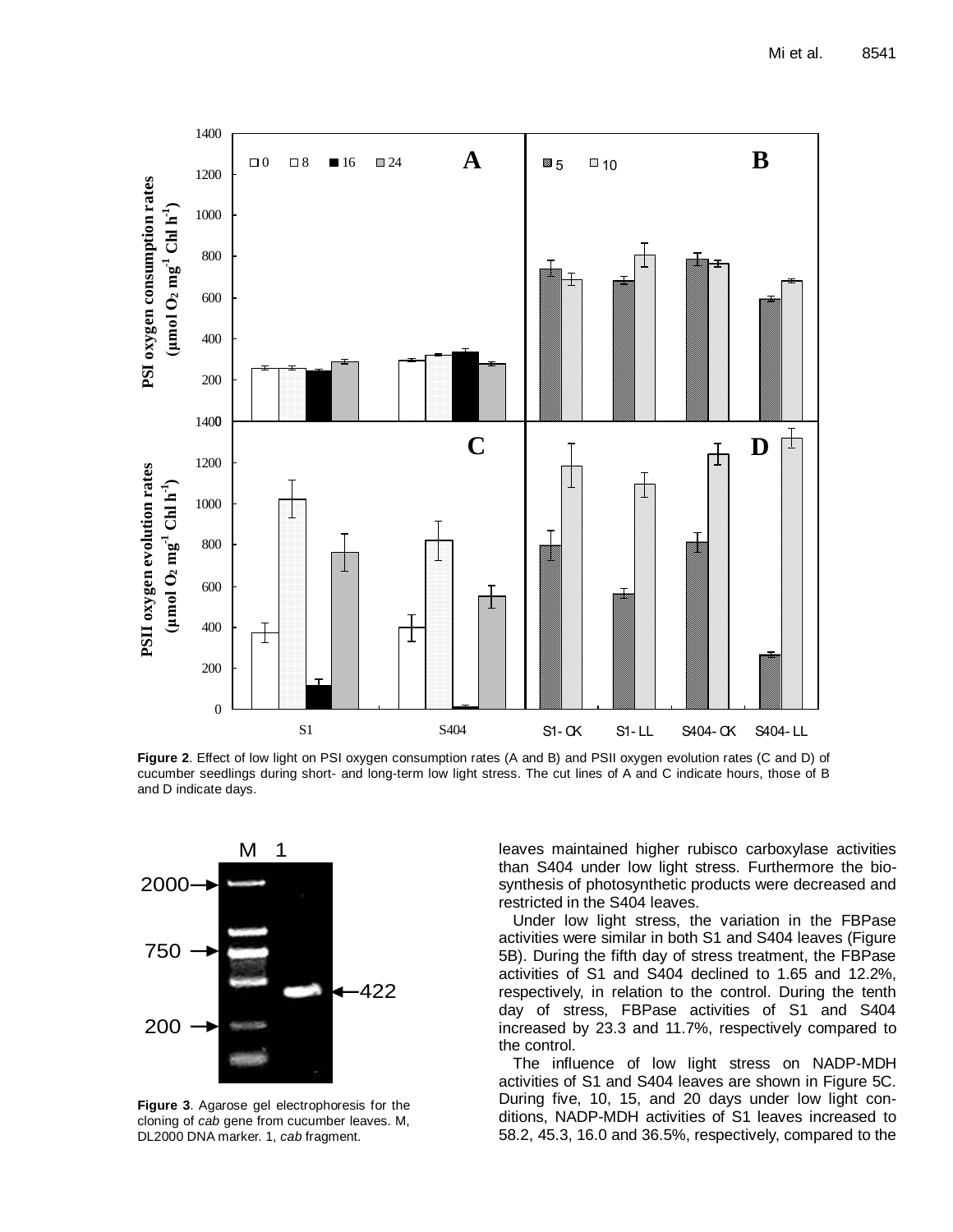

**Figure 4.** Northern blot using a *cab*-specific probe confirming the translate levels of S1 and S404 under short-term low light stress.

control. Whereas S404 leaves increased only by 1.77, 15.3 and 16.5%, respectively, on 10, 15 and 20 days after low light stress when compared to the control. These observations indicated that both genotypes of cucumbers had  $C_4$ -microcycle in their photosynthetic carbon cycle. The C4-microcycle had higher contribution rate to improve the S1 photosynthetic efficiency than S404 under low light stress.

# **DISCUSSION**

It is well known that photosynthesis is one of the major factors affecting plant growth. Low light stress decreases the rate of photosynthesis in plants. In our study, the total dry mass and leaf area in the low-light sensitive line S1 decreased compared to the low light tolerant line S404.

Adaptation to the low-light state occurs through loss of excitonic interaction between antennae of PSI and their reaction-centers. The fluorescence yield remains virtually constant during adaptation to the low-light state, suggesting the possibility of cyclic electron flow around PSII in this state. These showed that these antennae complexes participate directly in the adaptation to low light intensities (Canaani and Malkin, 1984). The substantial changes in the stroma lamellae/grana ratios in chloroplasts receiving low light, possibly as a mechanism for re-establishing optimal PSI/PSII ratios (Mazzuca et al., 2009). In this study, the effect of low light on PSII oxygen evolution was higher than the PSI oxygen consumption. PSII oxygen evolution increased markedly during 8 h of low light and subsequently decreased at 16 h, and then, its activity was reactivated in 24 h. PSII oxygen evolution rate at different time points (hours) in low light-tolerant line S1 was higher than that of low lightsensitive line S404. This indicated that chloroplast photochemical activity in S1 leaves was higher when compared to S404 leaves.

In this study, both PSI oxygen consumption rate and PSII oxygen evolution rate were affected during long-term low light stress. By comparison, low light had pronounced effect on PSII than PSI. After five days under low light, both rates decreased in not only S1 but also in the S404 leaves, and after which the rates in S404 declined compared to S1. This indicates that both photosynthetic reducing capacity (Jordan et al., 2001; Scheller et al., 2001) and photosynthetic driving capacity (Oxborough, 2004) in S404 leaves were inferior than that of S1. After 10 days, PSI oxygen consumption rate in leaves increased and the PSII oxygen consumption rate in S1 reduced in comparison to control. Contrasting results were observed in the S404 leaves. These observations implied that the photosynthetic reducing capacity in S1 leaves was reinforced, and more reactive oxygen species (ROS) were eliminated by any possibility. On the contrary, more ROS were generated in S404 leaves. If not promptly eliminated, they would cause damages to the chloroplast membrane.

As a whole, both PSI and PSII activities were increased in S1 or S404 based on stress duration. This showed both cucumbers varieties were acclimating to low light stress conditions.In order to investigate the complexities involved in the PSII oxygen evolution during short-term low-light stress, the *cab* gene transcript levels were determined under low light conditions. The results show that the *cab* gene expression had a correlation with PSII oxygen evolution rates under low light. The *cab* transcript levels dropped significantly after 8 h under low light, while PSII oxygen evolution rates declined to minimum after 16 h. Later the levels gradually increased at 16 and 24 h. The effect of low light on *cab* transcript levels must be attributed to the LHCII. This hysteresis phenomenon displayed the relationship of LHCII and PSII reaction center by directly affecting the PSII activities. Since, *cab* transcript levels in S1 leaves were significantly higher than those of S404, the ability of capturing and utilizing low light in S1 leaves was stronger than that of S404. As a result, the inclusion of *cab* transcript level as an evaluation index of low light-resistance should be resolved after further analysis.

Calvin cycle is also known as photosynthetic carbon cycle. Apart from supplying the energy for  $CO<sub>2</sub>$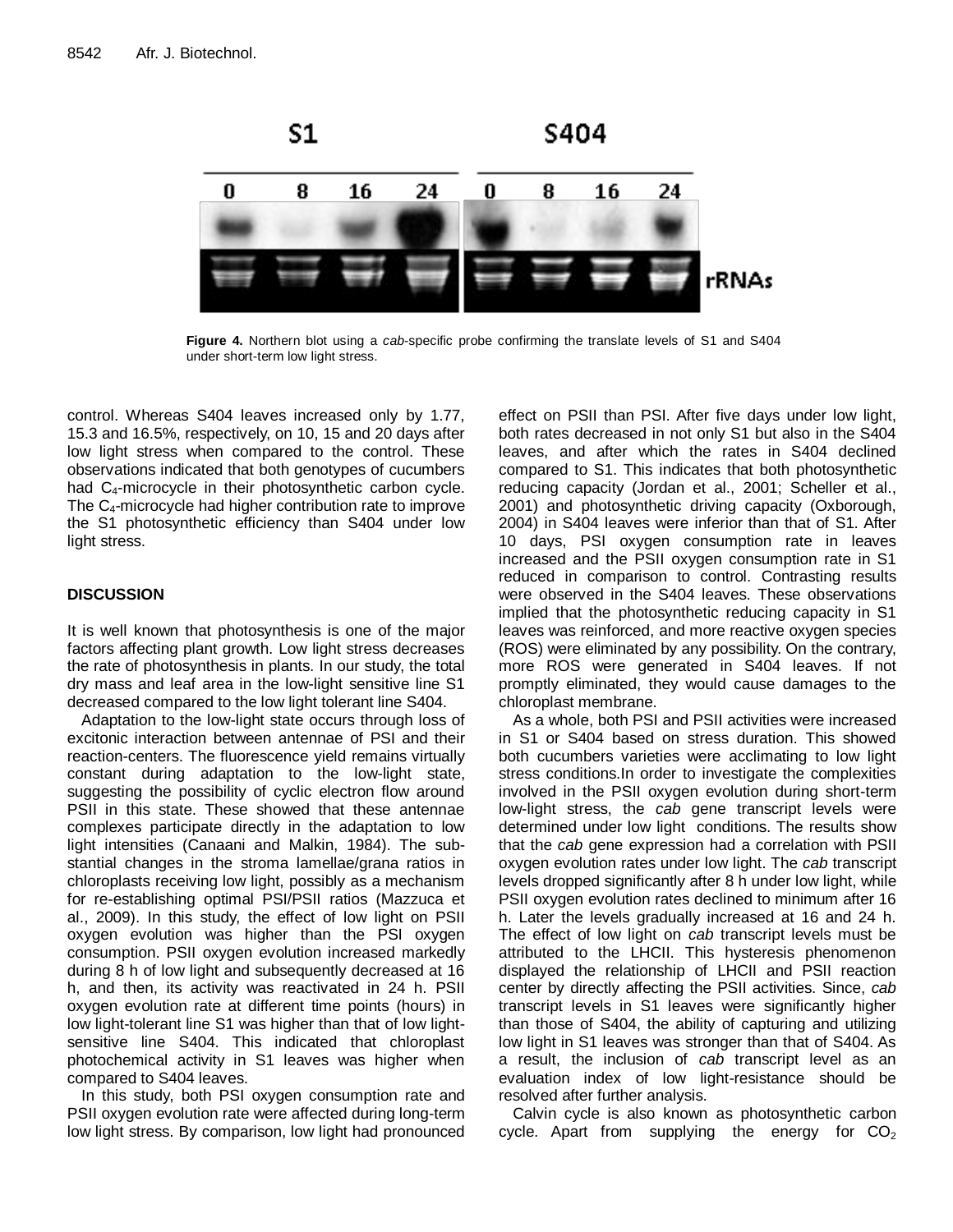

**Figure 5.** Effect of low light on the enzymes activities of carbon metabolism in cucumber seedlings leaves. (A) rubisco carboxylase activities, (B) FBPase activities, (C) NADP-MDH activities. Values are mean±SE (n=3).

assimilation, light also regulated the activities of photosynthetic enzymes. Rubisco and FBPase are two

key light regulatory enzymes in the photosynthetic carbon reduction cycle. Under the normal light intensity and temperature condition, high electron flow rate is propitious to the regeneration of ribulose-1,5-bisphosphate (RuBP), and could improve the activities of NADP-MDH and FBPase, followed by enhanced photosynthetic rate (Harbinson et al., 1990). Rubisco, stromal FBPase and NADP-MDH activities depends on the reducing ability of the electron transport machinery (Holaday et al., 1992).

Low light induces the decrease in the net photosynthetic rate, and increase in the intercellular  $CO<sub>2</sub>$ concentration. The principal factor that caused the decline of photosynthesis under the low light is the nonstomatal restriction (Li et al., 2008; Krall and Edward, 1991; Allen and Ort, 2001). In this experiment, Rubisco carboxylation activity in the leaves of two cucumber genotypes decreased under the low light. This showed that low light strengthened the restriction of carboxylation. The regeneration capacity of RuBP could reflect the state of the photosynthetic electron transport and photophosphorylation since the regeneration of RuBP depended on the production of ATP and NADPH which came from photosynthetic electron transport and photophosphorylation (Shen et al., 1998). Under low light conditions, photosynthetic carbon assimilation in different varieties had various restriction factors (Sui, 2006). In S1, the non-stomatal restriction and the decrease in RuBP regeneration rate were affected, while in S404, the decline of rubisco carboxylation activity or rubisco content could be affected. The effect of low light stress on FBPase activity was intricate on the  $5<sup>th</sup>$  day of low light treatment, the activity of FBPase decreased in the leaves of two cucumber lines, subsequently it increased by the  $10<sup>th</sup>$  day. This was likely due to an immediate response for maintaining carbon metabolism balance in the plant. Then the FBPase levels gradually dropped again. In general, low light stress induced the decrease of FBPase activity. In the photosynthetic carbon cycle, the influence of low light on activities of rubisco carboxylation and FBPase indicated that low light stress decreases  $C_3$ photosynthetic carbon assimilation. During long-term stress, it is still debatable if the  $C_3$  plants had  $C_4$  photosynthetic pathway. Scheibe et al. (1990) showed that NADP-MDH catalyzed the conversion of oxalic acid (OAA) into malic acid (MA), which exists comprehensively in the nature. Therefore was considered that NADP-MDH in  $C_3$  carbon metabolism had similar role compared to the  $C_4$  metabolism. In recent years, it was reported that angiosperms such as *Hydrilla verticilata* (Magnin et al., 1997) and *Egeria densa* (Casati et al., 2000) did not posses Kranz structure, but exhibited  $C_4$ photosynthetic metabolism. Therefore it is possible that individual photosynthetic cells in leaves could process a  $C_4$ -microcycle. Similarly,  $C_4$  photosynthetic enzyme system had been found in the leaves of  $C_3$  crops such as soybean (Li et al., 2001), wheat (Hata and Matsuoka, **1987**<br> **1987** and results the first of the first of the first of the first of the first of the first of the particle of the particle of the particle of the particle of the particle of the particle of the particle of the p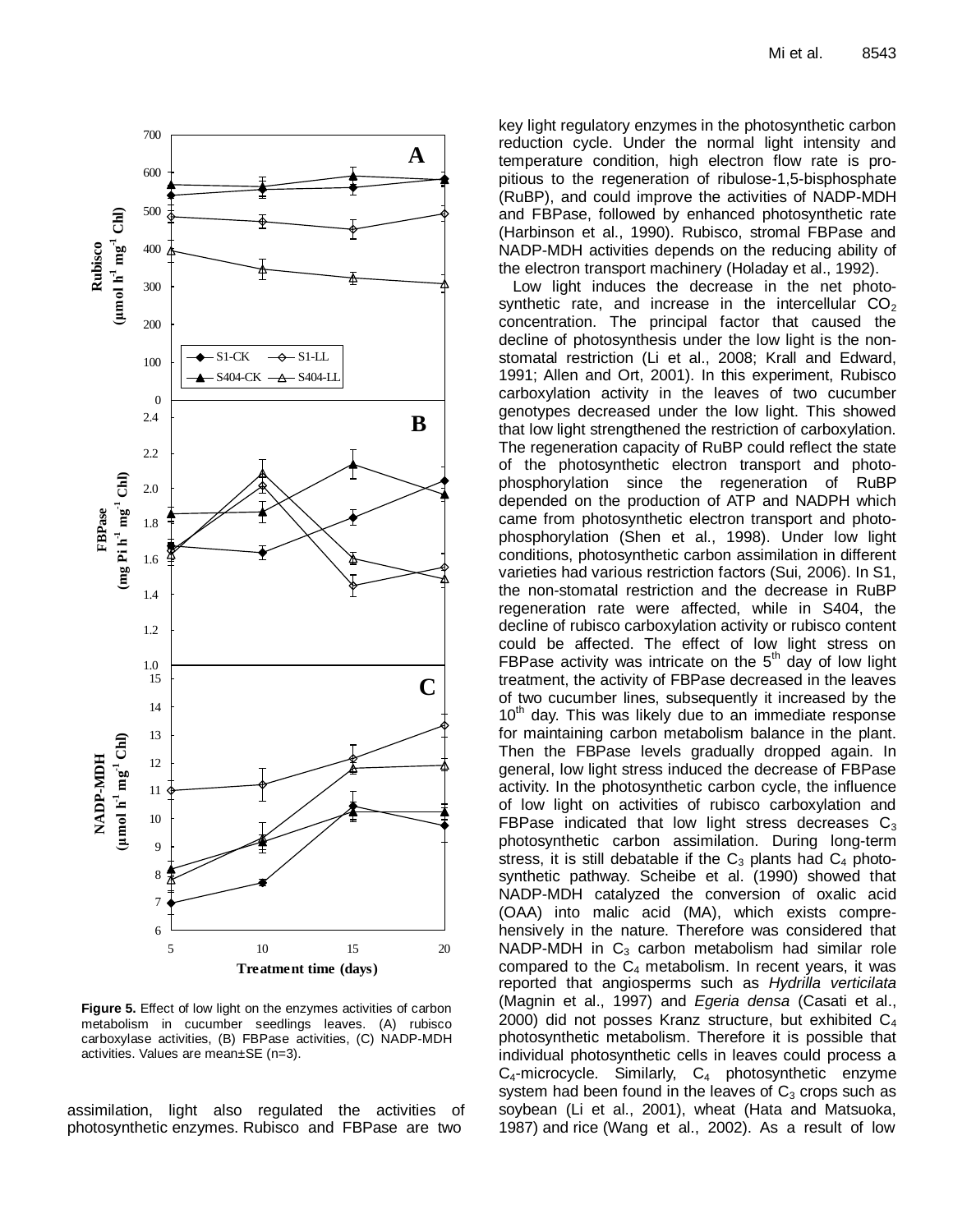enzyme activity it was presumed that limited  $C_4$ photosynthetic approach may exist in  $C_3$  plants. Chen and Ye (2001) showed that OAA or MA, which was produced by the photosynthetic machinery, could improve the photosynthetic capacity in the leaves of spinach, a  $C_3$ plant. This validates that the leaf cells of  $C_3$  plant could have a turnover of  $C_4$  microcycle. In order to prove the presence of  $C_4$  microcycle and its physiological function, Li et al. (2001) fed low concentrations OAA or MA, which boosted the photosynthetic activity in wild rice.

In this study, the NADP-MDH activities in two cucumber leaves, gradually increased with plant growth and development. However, NADP-MDH activities were enhanced under low light stress in comparison with the control. This indicated that low light stimulated  $C_4$  photosynthetic carbon assimilation microcycle. Although the increase was not significant, the observation could not be neglected under low light condition. Further studies are required to determine the role low light-tolerance to  $C_4$ photosynthetic dominance and NADP-MDH activity to be used as evaluation indices. Low light tolerance of cucumber is a complicated phenomenon which needs further experimental validation to identify new evaluation index.

# **ACKNOWLEDGEMENTS**

This work was supported by National Basic Research Program of China (2009CB119000) , Research Projects for the Areas of Public Interest (Agriculture, 201203003) , National Key Research Program of China 2011BAD12B03) and The Program of Innovative Team for Fruit vegetable productive technology of Beijing.

## **REFERENCES**

- Allen DJ, Ort DR (2001). Impact of chilling temperatures on photosynthesis in warm climate plants. Trends Plant Sci. 6: 36-42.
- Arnon DI (1994). Copper enzymes in isolated chloroplasts. Polyphenoloxidase in Beta vulgaris. Plant Physiol. 24: 1-10.
- Canaani O, Malkin S (1984). Physiological adaptation to a newly observed low light intensity state in intact leaves, resulting in extreme imbalance in excitation energy distribution between the two photosystems. Biochimica et Biophysica Acta (BBA)-Bioenergetics, 766(3): 525-532.
- Casati P, Lara M, Andreo C (2000). Induction of a C4-like mechanism of CO2 fixation in *Egeria densa*, a submerged aquatic species. Plant Physiol. 123: 1611-1622.
- Chen GY, Ye JY (2001). Effects of oxaloacetate and malate on photosynthesis in leaves and in intact chloroplasts from spinach. Acta Phytophysiologica Sinica, 27(6): 478-482.
- Cushman JC (1993). Molecular cloning and expression of chloroplast NADP-malate dehydrogenase during Crassulacean acid metabolism induction by salt stress. Photosynth. Res. 35: 15-27.
- Dymova OV, Golovko TK (1998). Light adaptation of photosynthetic apparatus in *Ajuga reptans* L. a shade-tolerant plant as an example. Russ. J. Plant Physiol. 45: 440-446.
- Harbinson J, Foyer CH (1991). Relationships between the efficiencies of photosystems I and II and stromal redox state in CO2-free air.

Evidence for cyclic electron flow *in vivo*. Plant Physiol. 97: 41-49.

- Harbinson J, Genty B, Baker NR (1990). The relationship between CO2 assimilation and electron transport in leaves. Photosynth. Res. 25: 213-224.
- Hata S, Matsuoka M (1987). Immunological studies on pyruvate orthophosphate dikinase in C3 plants. Plant Cell Physiol. 28: 635- 641.
- Hillier W, Babcock GT (2001). Photosynthetic reaction centers. Plant Physiol. 125: 33-37.
- Holaday AS, Martindale W, Alred R, Brooks AL, Leegood RC (1992). Changes in activities of enzymes of carbon metabolism in leaves during exposure of plants to low temperature. Plant Physiol. 98: 1105-1114.
- Jordan P, Fromme P, Witt HT (2001). Three-dimensional structure of cyanobacterial photosystem I at 2.5 angstrom resolution. Nature, 411: 909-917.
- Kay R, Chan A, Daly M, Mcpherson J (1987). Duplication of CaMV 35S promoter sequences creats a strong enhancer for plant genes. Science, 236: 1299-1302.
- Krall JP, Edward GE (1991). Environmental effects on the relationship between the quantum yield of carbon assimilation and in vivo electron transport in maize. Aust. J. Plant Physiol. 18: 267-278.
- Li W, Sui XL, Wang SH, Guan QZ, Hu LP, Zhou M, Meng FZ, Zhang ZX (2008). Effects of low light on photosynthetic characteristics of different position leaves of cucumber seedlings. Sci. Agricult. Sinica 41: 3698-3707.
- Li WH, Lu QT, Hao NB, Ge QY, Zhang QD, Du WG, Kuang TY (2001). C4 Pathway Enzymes in Soybean Leaves. Acta Botanica Sinica, 43: 805-808.
- Magnin NC, Cooley BA, Reiskind JB, Bowes G (1997). Regulation and localization of key enzymes during the induction of Kranz-less, C4 photosynthesis in *Hydrilla verticilata*. Plant Physiol. 115: 1681-1689.
- Mazzuca S, Spadafora A, Filadoro D, Vannini C, Marsoni M, Cozza R, Bracale M, Pangaro T, Innocenti AM (2009). Seagrass light acclimation: 2-DE protein analysis in Posidonia leaves grown in chronic low light conditions. J. Exp. Mar. Bio. Eco. 374 : 113-122.
- Ody Y (1997). Effects of light intensity, CO2 concentration and leaf temperature on gas exchange of strawbery plants: feasibility studies on CO2 enrichment in Japanese conditions. ISHS Acta Horticultrae, 439: III International Strawberry Symposium pp. 563-573.
- Oxborough K (2004). Imaging of chlorophyll a fluorescence: Theoretical and practical aspects of an emerging technique for the monitoring of photosynthetic performance. J. Exp. Bot. 55: 1195-1205.
- Sambrook J, Fritsch EF, Maniatis T (1989). Molecular cloning: a laboratory manual, 2nd edn. Cold Spring Harbour Laboratory Press, Cold Spring Harbour.
- Sánchez-Rodriguez J, Martínez-Carrasco R, Pérez P (1997). Photosynthetic electron transport and carbon-reduction-cycle enzyme activities under long-term drought stress in Casuarina equisetifolia Forst. & Forst. Photosynth. Res. 52: 255-262.
- Scheibe R, Reckmann U, Hedrich R, Raschke K (1990). Malate dehydrogenases in guard cells of Pisum sativum. Plant Physiol. 93: 1358-1364.
- Scheller HV, Jensen PE, Haldrup A (2001). Role of subunits in eukaryotic photosystem I. Biochim Biophys Acta 1507: 41-60.
- Shen YG, Shi JN, Xu DQ (1998). Dynamic photosynthesis. Beijing: Science press.
- Sheoran IS, Singal HR, Singh R (1990). Effect of cadmium and nickel on photosynthesis and the enzymes of the photosynthetic carbon reduction cycle in pigeonpea (*Cajanus cajan* L.). Photosynth. Res. 23: 345-351.
- Sui XL (2006). Studies on mechanism of resistance to low light in pepper (*Capsicum annuum* L.). China Agricultural University Ph.D. Dissertation.
- van Grondelle R, Dekker JP, Gillbro T, Sundström V (1994). Energy transfer and trapping in photosynthesis. Biochim. Biophys. Acta, 1187: 1-65.
- Vinit-Dunand F, Epron D, Alaoui-Sossé B, Badot PM (2002). Effects of copper on growth and on photosynthesis of mature and expanding leaves in cucumber plants. Plant Sci. 163: 53-58.
- Wang Q, Lu CM, Zhang QD, Hao XB, Ge QY, Dong FQ, Bai KZ, Kuang